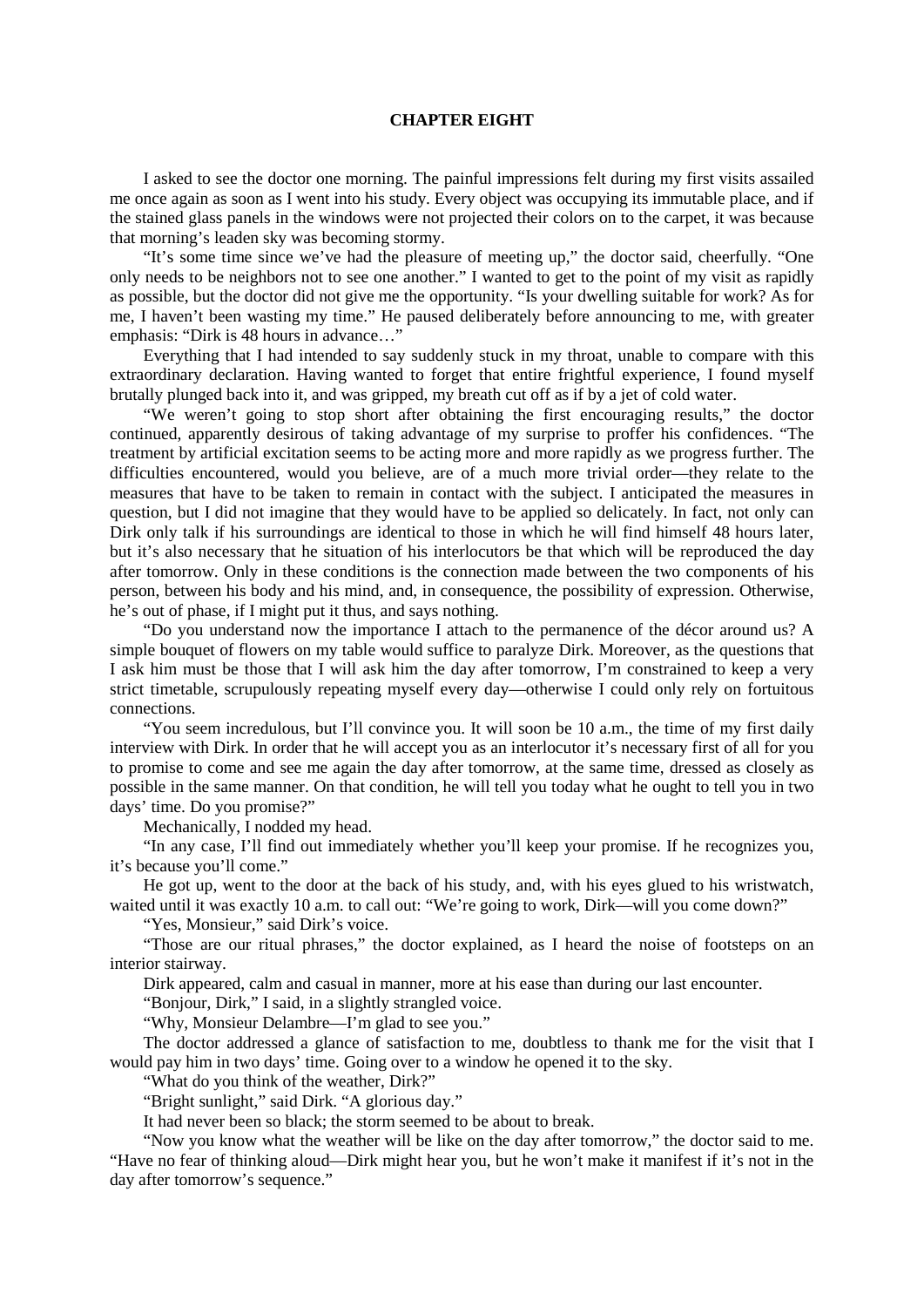"Do you really think it's fine?" I asked Dirk. "Don't you see any clouds?"

"You're joking," he replied. "The sky has never been so blue."

At that moment, there was a lightning flash; thunder reverberated, and I observed that Dirk had shivered.

"Did you hear that?" I asked him.

He didn't reply.

"Your question isn't one of those that will be asked in two days' time," the doctor explained. "The subject is disconnected—but my dear Monsieur Delambre, you must be aware that if I'm pushing this young man into the future, it's not merely to find out what the weather will be like, in order to get my umbrella ready in good time. As we have no more secrets from you, we shall continue the sequence of our daily labors in your presence."

He placed in Dirk's hands a long, rather narrow strip of paper, then went round to the other side of his desk and sat down, with a pencil in his hand. "You can begin, Dirk," he said. "Don't go too quickly."

"Central Mining 4215. Geduld 1700. Union Corporation 1,80. Areas 355. Anglo-American 511. Goldfields 698. Royal Dutch 6957. Rio 2486…"

I realized then that the paper strip from which was reading was one of those sheets that are unrolled by the apparatus recording share prices on the Bourse. The doctor noted down the figures.

Imperturbably, Dick continued: "Rosario 4250. Quilmès 5390…"

After a quarter of an hour, Dirk stopped reading.

"Do you understand?" the doctor asked me, then. "The figures on the roll are yesterday's share prices. This morning, as on every other morning, they were brought to me from the local branch of the Crédit-Lyonnais at Nice. I have them read by Dirk—who, in his former capacity as a stockbroker's clerk, never ceased to interest himself in financial matters. What he reads are not yesterday's prices, however, but tomorrow's. The consequence is easy to grasp. In a little while, I shall telephone my instructions. I can't say that I'm gambling, because I'm buying and selling on a basis of certainty. And my dear Monsieur Delambre, in the share market, we no longer find inspectors to forbid us entry into the gaming-halls!"

A diabolical flash of lightning made his gaze glitter behind his spectacles. He seemed to be waiting for some exclamation on my part. I refused him that pleasure.

The session was concluded. Dirk came to shake my hand. I felt an enormous pity for the poor devil.

"Au revoir, Dirk," I said, squeezing his hand for a long time.

His lips moved, but no sound came out.

"Evidence that the day after tomorrow, at 10:35 a.m., you'll already have left my study," the doctor said. "Your visit will be briefer than today's…"

I got to my feet and went out without saying a word. As on every other occasion that I had paid the doctor a visit, I found myself at first in the same state as a compass crazed by a magnetic storm. I no longer knew what to think or do. "Oh, if he thinks that I'll go back, he's mistaken!" I began by exclaiming. To thwart the assault on my liberty, it required no more than that. To start with, I would go away…

Extrapolating the hypothesis of a precipitate flight, however, I asked myself where I was going to go. I could pay a visit to my brother-in-law in Cairo, or go in search of an old girl-friend in Cambo—a souvenir of my last leave—but neither of these prospects seemed very inviting. As for resuming the vagabond life that I had led previously, that would seeking adventures that would certainly be less strange than the one I had found here…

The deluge of rain that began to fall cleared my head somewhat. In spite of its scientific pretensions, this entire story was shady. The fashion in which Dirk was being treated made me particularly indignant. Not that I had any particular sympathy for the poor fellow, but it's difficult to see a human being treated as a guinea pig without raising a protest. I had not been forceful enough. Of all those living in the doctor's entourage, I was the only one who could stand up to him. If I were gone, who knows what his tyranny or influence might do to those who were abandoned to him? But who knew, too, whether he might be using his stepdaughter to lure me into a trap, in order to attempt some other experiment on me?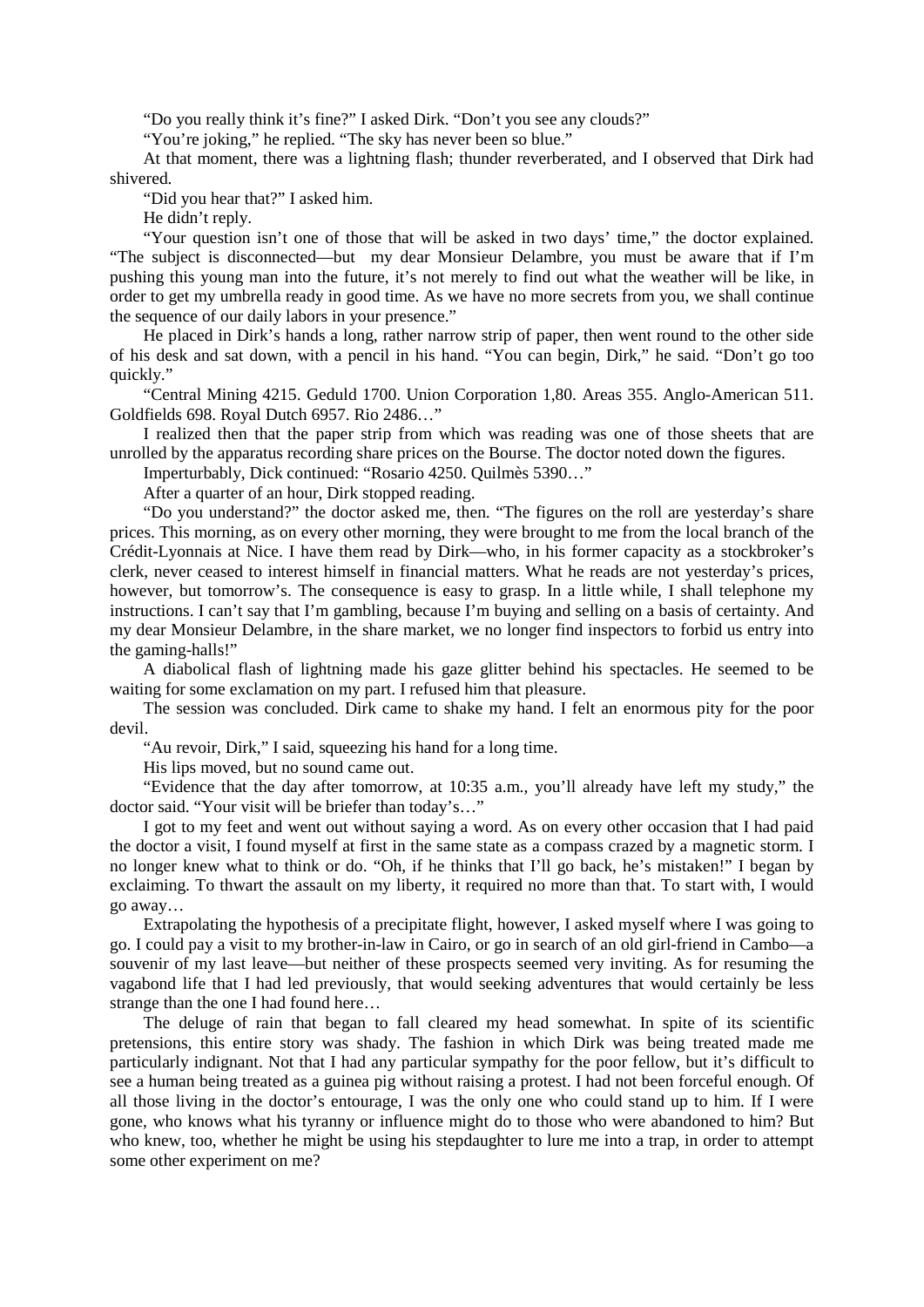Well, I would not retreat—and, since I was in the game, he would have to reckon with me. To begin with, would tell him that I would not tolerate a man being crippled in order to make money on the stock market…

I mulled over reflections of this sort throughout the following day. Yvane was absent. Gripped by a fit of energy, she had gone to Marseilles to obtain customs clearance for some packages that had arrived from Holland.

I was ready for anything when I found myself, at the appointed time, in the doctor's study.

The scene was repeated with a haunting fidelity.

"We're going to work, Dirk—will you come down?"

"Of course, Monsieur."

Dirk appeared.

"Bonjour!" I cried.

He did not reply.

"Which shows that your visit will not be repeated in 48 hours' time," said the doctor, mockingly. Then there was the scene at the window.

"What do you think of the weather, Dirk?"

"Already very hot for the time of year."

"So the weather won't be any different the day after tomorrow," the doctor concluded.

"So you don't see any clouds, Dirk?" I said, glad to find that he saw the sky as blue as it really was—but I had forgotten that he couldn't reply to me, since I wouldn't be there two days later.

The doctor put the Bourse prices into his hands.

No sound emerged from his lips.

"It's Friday," he doctor explained. "Tomorrow, Saturday, the Bourse will be closed—therefore, he can't say anything. I'll leave the paper in his hands, however, in order not to lose the rhythm of our regular employment."

Familiarized with the atmosphere, I was less affected than before. That was the moment that decided to intervene. I took the doctor to one side and began point-blank: "Have you not abused your powers by constraining Dirk to engage in this horrible adventure?"

The doctor raised his head in surprise, to stare at me through the lenses of his spectacles. I met his gaze resolutely. He could see that I was firmly decided.

"I might ask you what right you have to interfere?" he replied, dryly.

"I can't tolerate someone being tortured in front of me, whatever more-or-less scientific motives are invoked."

The impassivity affected by the doctor finished up making me angry. My fists clenched involuntarily. The doctor uttered a sigh.

"My generous impulse," he began, "has betrayed me, as is generally the rule. You want an explanation; here it is, although it will pain me. The man to whose defense you are leaping took advantage of the hospitality that he found at my hearth to seduce my wife. Yes, Monsieur, this young rascal has dishonored me. Not for the sake of love, but out of vanity. Furthermore, he dared to plot my own demise. His criminal conduct was the cause of Gabrielle's death. He knows that one word from me, and he would be in the hands of the Law. Over him, I have the right of life or death, and I could legitimately dispose of him according to my whim—but I have not imposed any conditions on him. He was the one who, in order to redeem himself, demanded that I use him as an experimental subject. I would have preferred to send him away, never to see him again...

"Oh, I don't know whether you have ever loved, Monsieur Delambre, whether your confidence has ever been betrayed. As for me, I have loved, loved stupidly, blindly, faithfully…but let's get on…

"The frightful revelation left me a wreck. It was an internal collapse, a visceral laceration, a desire for oblivion that submerged me. At 40 years of age, Gabrielle had conserved all the naivety of childhood. Even motherhood had not succeeded in weighing her down with gravity and anxieties. She was like an incarnation of eternal youth; her candor was prodigious…that was why I loved her. Perhaps I astonish you. It's extraordinary that the equilibrium of our serious and diligent lives should rest on such slender supports, so delicate that the slightest tempting voice can cause them bend. Conceivable or not, that's the way it is. She…she was not guilty; she couldn't understand; she abandoned herself to some sort of game. When she understood, she died of it. But him, the wretch…